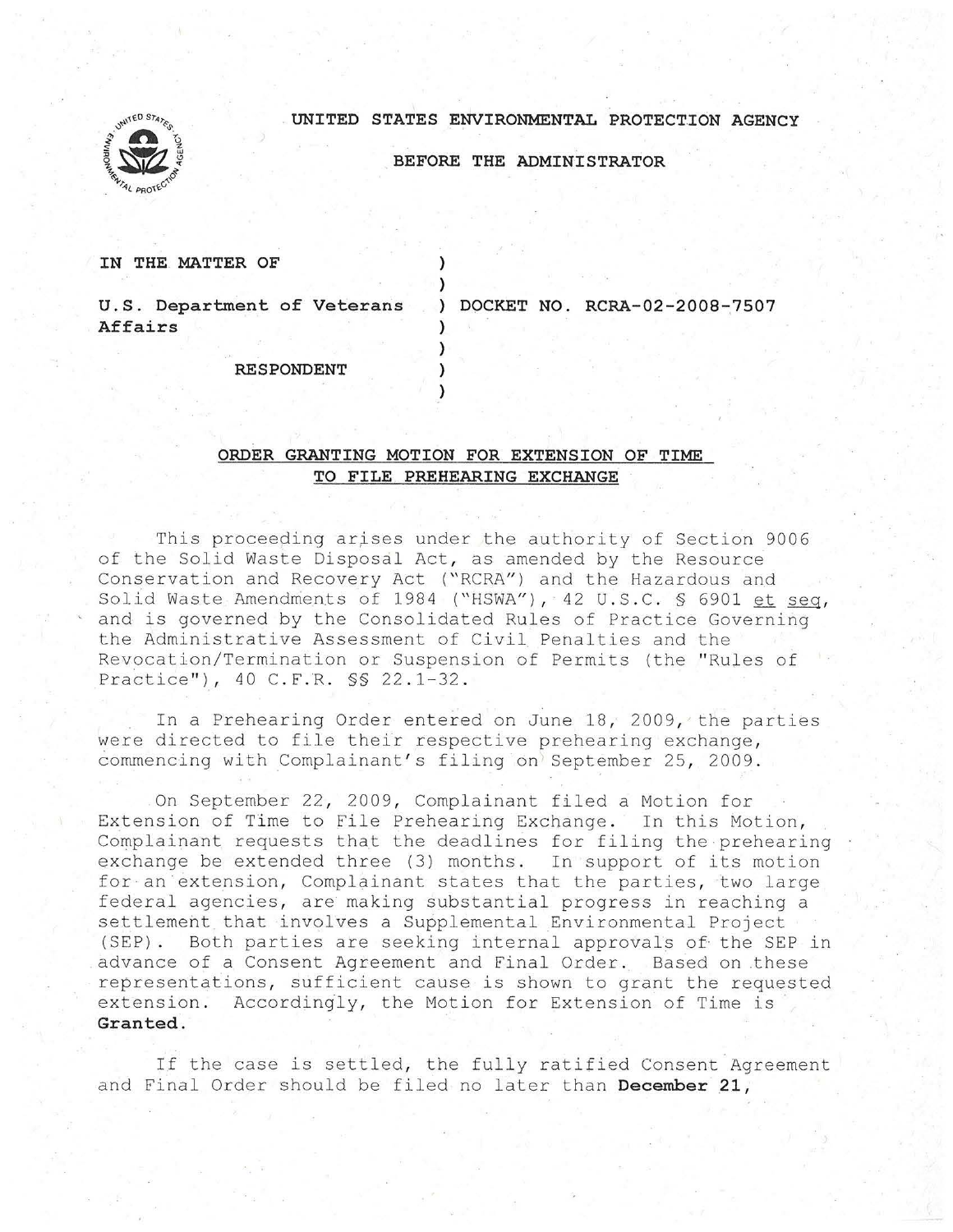2009,<sup>1</sup>/ with a copy sent to the undersigned. If the case is not settled by that date, Complainant's prehearing exchange shall be filed on or before **December 21, 2009**. Respondent's prehearing exchange is due January 19, 2010, and Complainant's rebuttal, if any, is due February 1, 2010. The procedures directed in mv Prehearing Order of June 18, 2009, remain in effect.

If the case is not settled, I expect the parties to meet the prehearing deadlines set . by this order. A further extension of time will not be granted absent a showing of extraordinary circumstances. The desire to continue settlement discussions, or an averment that a settlement in principle has been reached, will not constitute extraordinary circumstances sufficient to warrant further extensions. Of course, the parties, if they choose, may continue their settlement discussions after the service of the prehearing exchange .

Barbara A. Gunning Administrative Law Judge

Dated: September 22, 2009 Washington, DC

 $1/$  Before the end of the three (3) additional months granted, the parties shall forward an executed consent agreement . and a proposed final order to the Regional Administrator whenever settlement or compromise is proposed. No settlement or consent agreement disposes of any proceeding without a final order from the Regional Administrator. See  $40$  C.F.R.  $$ 22.18(b) (2)-(3)$ .